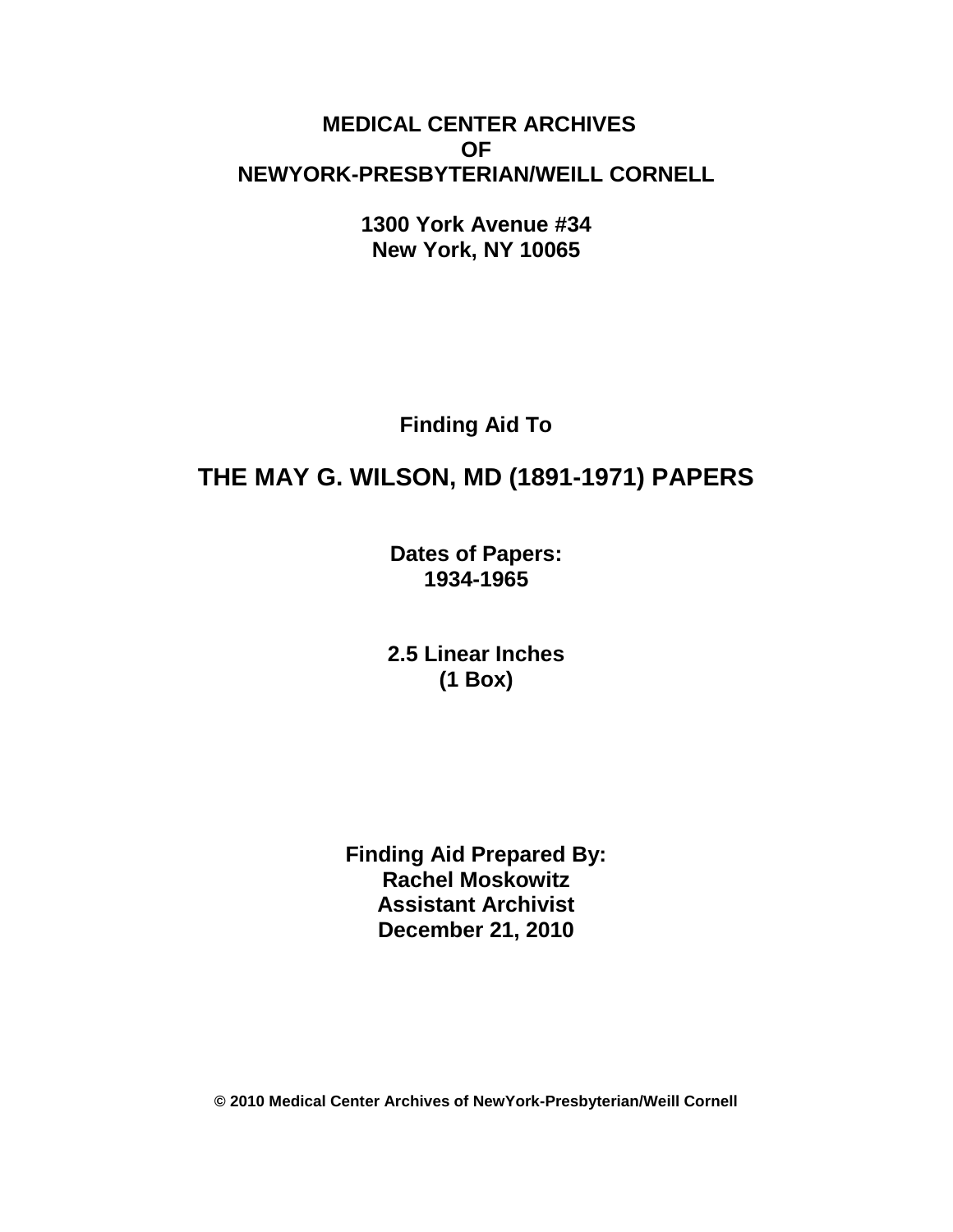### **PROVENANCE:**

There is no information regarding the provenance of this collection.

### **ADMINISTRATIVE/BIOGRAPHICAL NOTE:**

Dr. May G. Wilson, a former Clinical Professor of Pediatrics at Cornell University Medical College (CUMC) and a pediatric consultant for New York Hospital (NYH), was born in Brooklyn in 1891. Dr. Wilson received her undergraduate degree from Hunter College and graduated from Cornell University Medical College in 1911 at the age of twenty, making her at the time one of the youngest students to graduate with a medical degree from Cornell. Following her medical school graduation, Dr. Wilson interned at Syracuse Memorial Hospital.

Returning to New York Hospital following the end of her internship, she soon set up the hospital's first rheumatic fever clinic in 1916. Recognizing both the value of follow-up care and the potentially hereditary nature of the disease, Dr. Wilson designed the clinic around the concept of long-term follow-up care and emphasized the significance in monitoring children in families with rheumatic fever victims. Her research emphasized the use of early hormone therapy to treat rheumatic fever and heart disease.

Dr. Wilson served concurrently as Clinical Professor of Pediatrics at Cornell University Medical College and as a pediatric consultant for New York Hospital. She earned the title Professor Emeritus of Clinical Pediatrics in 1959 and retired five years later in 1964. Having served the Cornell University community for half a century, Dr. Wilson won the Cornell University Medical College Alumni Association's Award for Distinguished Service in 1963.

Dr. Wilson authored two textbooks on rheumatic disease and numerous articles and maintained memberships in several professional societies including the American Academy of Sciences, the American Heart Association, the American Rheumatism Association, the American Pediatric Society, the Society for Pediatric Research, and the Harvey Society and served as director of the New York Heart Association.

Dr. Wilson was married to Dr. A. Albert Smernoff. She died on June 14, 1971 at 80 years old in Falmouth, Massachusetts.

# **Bibliography:**

"Dr. May Wilson, Pediatrician, 80 – Rheumatic Fever Authority, Cornell Professor, Dies." *New York Times*, June 15, 1971.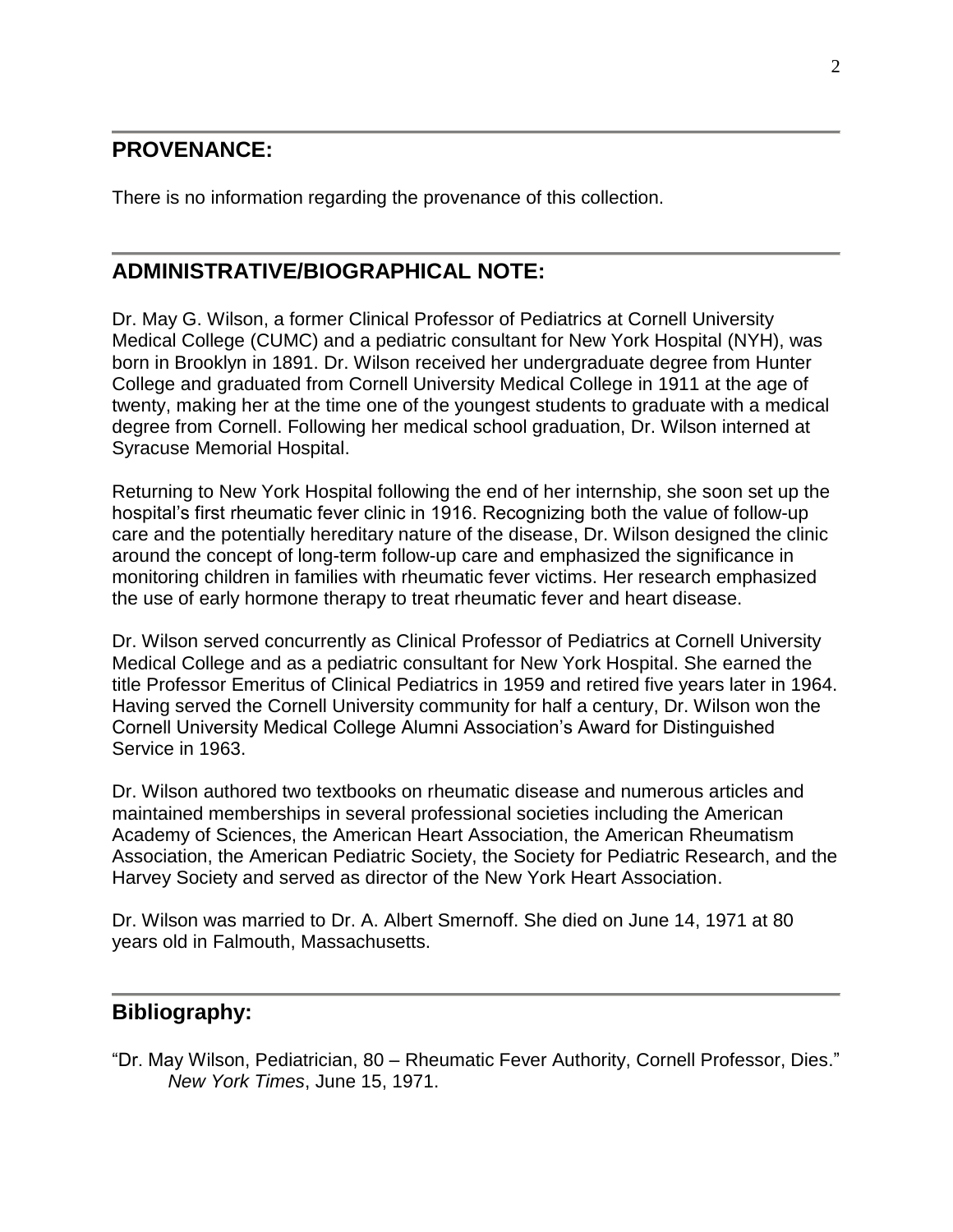#### **PROCESSING NOTE:**

Original folders have been preserved though folders have been rearranged and titles renamed to better describe and provide access to their contents.

#### **SCOPE AND CONTENT NOTE:**

The May G. Wilson Papers consists of four folders. There is no biographical information included within the collection. Rather, the collection highlights Dr. Wilson's medical research and publications, with its four folders comprised of her research data and reprints of her articles.

The first folder of the collection contains documentation regarding Dr. Wilson's experiments on lymphocyte response to antigens and the data collected during these experiments. The next two folders contain reprints of Dr. Wilson's published articles, some in a bound volume and the rest loose. The fourth and final folder contains two copies of the Society of the New York Hospital news bulletin, the *Record*. This issue was likely retained by Dr. Wilson and has been selected for retention by the Medical Center Archives because of its discussion of the history of New York Hospital's Rheumatic Cardiac Clinic and Dr. Wilson's efforts as supervisor of the clinic. These four folders comprise the collection's sole series: Research Data and Publications (1934- 1965).

#### **ACCESS RESTRICTIONS:**

Folder 1, "Lymphocyte Response to Antigens: Research Data" contains confidential patient health information restricted due to HIPAA regulations. This particular folder is marked "RESTRICTED." The finding aid also makes note of this restriction in the Box and Folder list. Access to this material is at the discretion of the Archivist.

#### **PREFERRED CITATION:**

Item Name or Identification; Box #, Folder #; May G. Wilson, MD (1891-1971) Papers, 1934-1965 (Medical Center Archives of NewYork-Presbyterian/Weill Cornell, New York, NY).